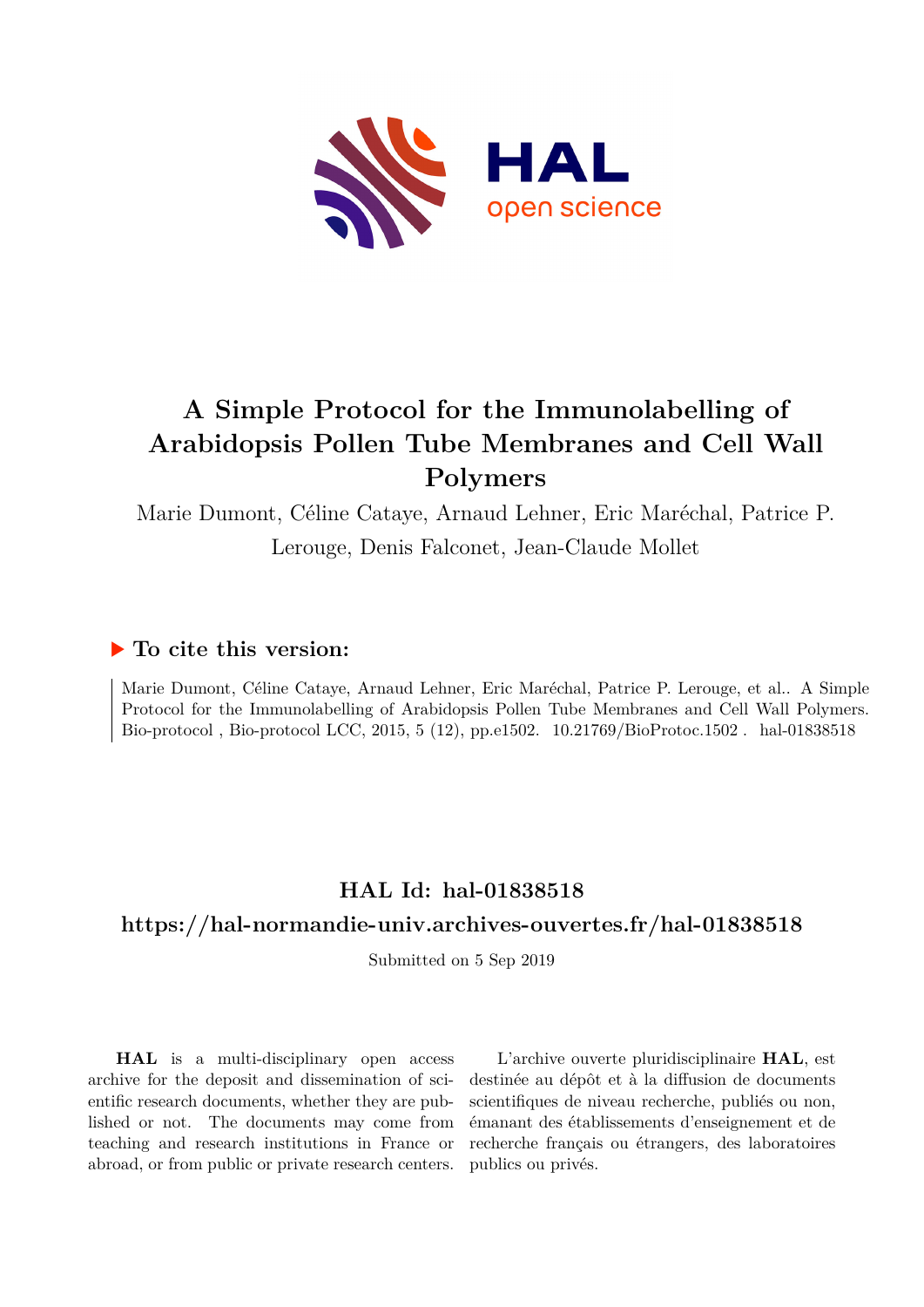

### **A Simple Protocol for the Immunolabelling of** *Arabidopsis* **Pollen Tube Membranes and Cell Wall Polymers**

Marie Dumont<sup>1</sup>, Céline Cataye<sup>2</sup>, Arnaud Lehner<sup>1</sup>, Eric Maréchal<sup>2</sup>, Patrice Lerouge<sup>1</sup>, Denis Falconet<sup>2\*</sup> and Jean-Claude Mollet<sup>1\*</sup>

<sup>1</sup> Laboratoire de Glycobiologie et Matrice Extracellulaire Végétale (Glyco-MEV) EA4358, Normandy University, University of Rouen, Institut de Recherche et d'Innovation Biomédicale, Mont-Saint-Aignan, France; <sup>2</sup>Laboratoire de Physiologie Cellulaire Végétale, Université Joseph Fourier-Grenoble 1/CEA-iRTSV, Grenoble, France

\*For correspondence: [denis.falconet@cea.fr;](mailto:denis.falconet@cea.fr) [jean-claude.mollet@univ-rouen.fr](mailto:jean-claude.mollet@univ-rouen.fr)

**[Abstract]** The pollen tube, a fast tip-growing cell, is an excellent model to study membrane and cell wall biosynthesis. Here, we describe a simple protocol using an easy to use device to perform immunofluorescence labelling of pollen tube membrane and cell wall. The use of the NucleoSpin column to perform all the steps of the immunolabelling procedure results in obtaining more intact pollen tubes.

#### **Materials and Reagents**

- 1. *Arabidopsis* day-0 flowers according to Boavida and McCormick (2007) *Note: Choose the last inflorescence buds opened at the top of the inflorescence stem. The stamen must not be higher than the stigma.*
- 2. Fetal Bovine Serum (FBS) (Sigma-Aldrich, catalog number: F0804)
- 3. Goat serum (Sigma-Aldrich, catalog number: G9023)
- 4. Saponin (Sigma-Aldrich, catalog number: S4521)
- 5. Primary antibody against plant cell wall polysaccharides/glycoproteins [\(http://www.plantprobes.net](http://www.plantprobes.net/) or [http://www.ccrc.uga.edu/~carbosource\)](http://www.ccrc.uga.edu/~carbosource) or digalactosyldiacylglycerol (DGDG) prepared in the laboratory using purified DGDG as antigen
- 6. Secondary antibodies conjugated to Alexa Fluor 488 (Life Technology, catalog number: A-11008) or Fluorescein isothiocyanate (FITC) (Sigma-Aldrich, catalog number: F0382)
- 7. *Arabidopsis* pollen germination medium (PGM) (see Recipes)
- 8. 1x Tris-buffered saline (TBS) (see Recipes)
- 9. Fixation solution (see Recipes)
- 10. Calcium- and magnesium-free Dulbecco's phosphate-buffered saline (CMF-DPBS) (see Recipes)
- 11. Blocking buffer 1 (see Recipes)
- 12. Blocking buffer 2 (see Recipes)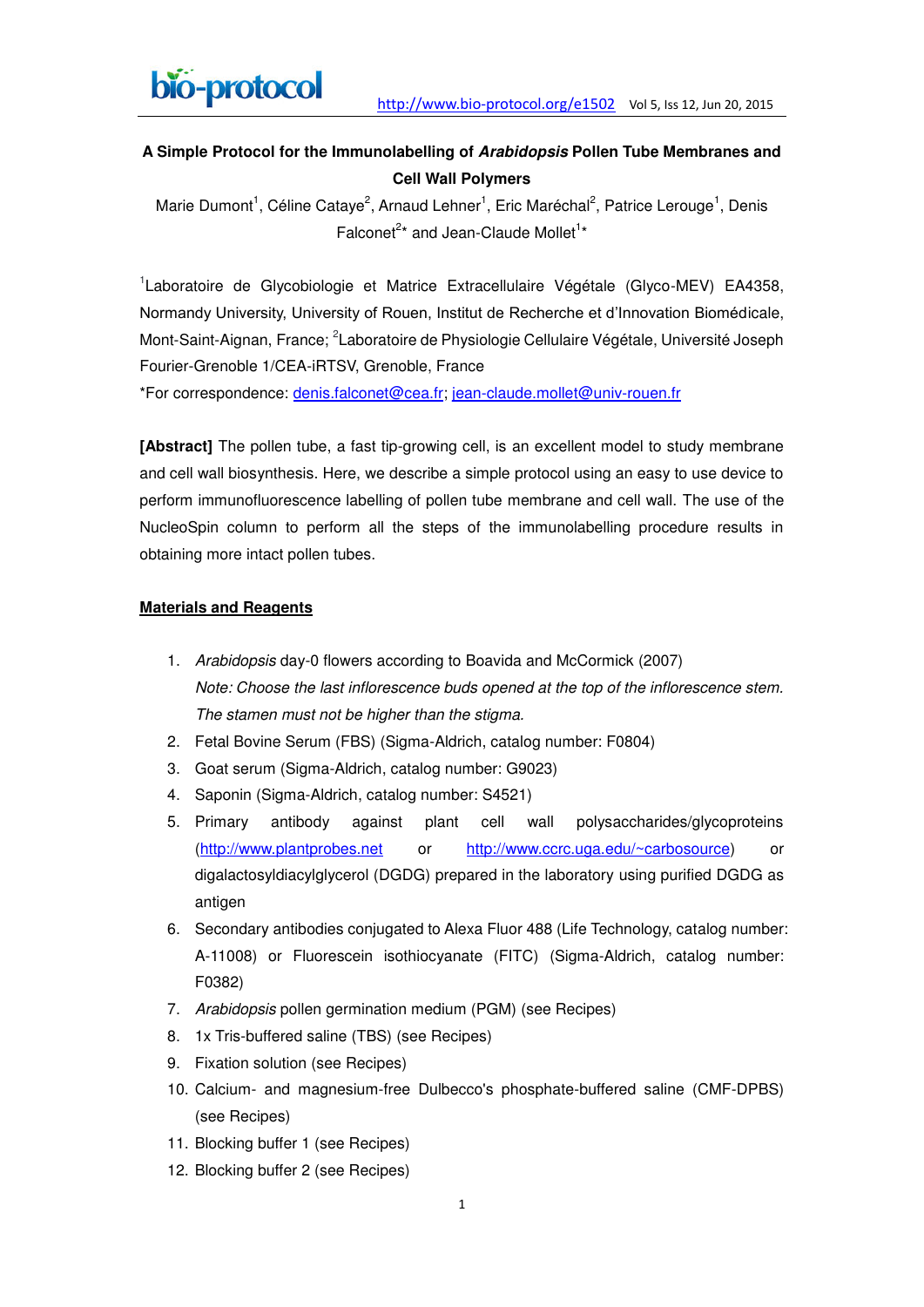

#### **Equipment**

- 1. Pair of tweezers
- 2. Olympus CK2 inverted microscope
- 3. Microscope Zeiss AxiObserver Z1
- 4. Syringe Filter PVDF 33 mm 0.2 µm
- 5. Microcentrifuge (VWR™ Galaxy 14D)
- 6. NucleoSpin<sup>®</sup> Plasmid Binding Columns (Macherey-Nagel, catalog number: 740588.50), but columns of any other kits (Genejet or PureLink) may be used.
- 7. Incubators at 22 °C and 30 °C
- 8. Parafilm®
- 9. Confocal Microscope TCS-SP2 operating system (Leica) and microscope Leica DMI6000B with a DFC450 C camera with FITC filter (absorption, 485-520 nm; emission, 520-560 nm wavelengths

#### **Procedure**

A. *In vitro Arabidopsis* pollen tube growth and fixation

*Note: See also the protocol available at Li (2011). However we advice to use the conditions detailed in the following protocol (number of flowers, PGM volume, temperature) to enhance the reproducibility.*

- 1. Grow *Arabidopsis* pollen *in vitro* according to the method described by Boavida and McCormick (2007).
	- a. Harvest 40 freshly open *Arabidopsis thaliana* flowers (morning is the best) using a pair of tweezers.
	- b. Submerge in 1 ml of PGM in a 1.5 ml Eppendorf tube.
	- c. Shake the tube vigorously manually and with a vortex for 5 min to release the pollen grains from the anthers.
	- d. Check the pollen number density with an inverted microscope.
	- e. Remove all the flower debris with a pair of tweezers.
	- f. Spin-down the pollen suspension using the microcentrifuge at 3,200 *x g* for 7 min (a yellowish pellet should be visible).
	- g. Remove the supernatant by pipetting.
	- h. Add 250 µl of PGM and resuspend the pellet.
	- i. Place the tube horizontally in the incubator at 22  $^{\circ}$ C in the dark for 6 h.
	- j. After 6 h, check for pollen germination and pollen tube growth with the inverted microscope (Figure 1).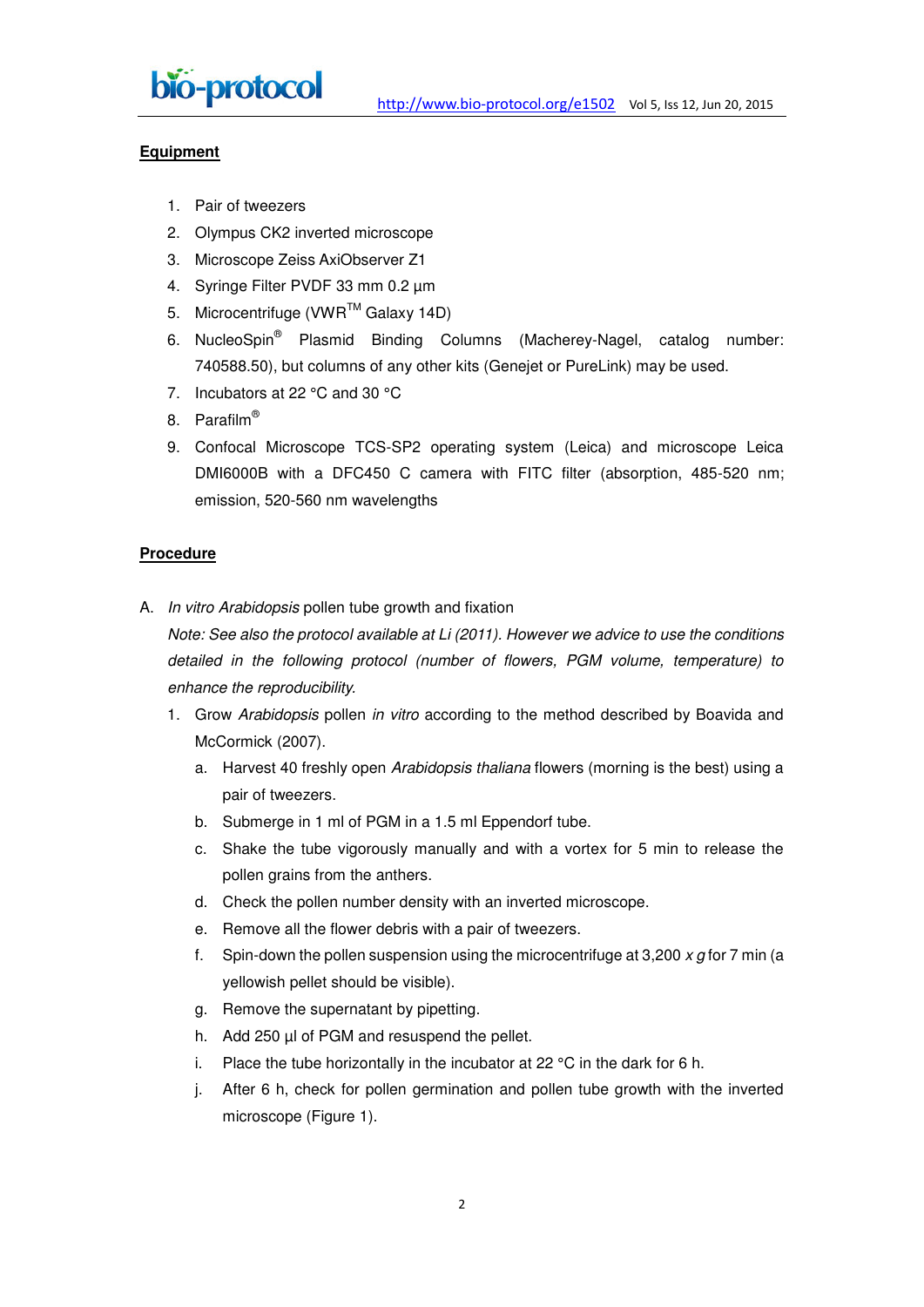



**Figure 1. 6 h-old** *Arabidopsis* **pollen tubes.** Note that the pollen grain density is important to obtain good pollen germination rates.

#### B. Pollen tube fixation and immunolabelling

*Note: The protocol described below is adapted from Botté et al. (2011) and Dumont et al. (2014) for pollen membrane and pollen cell wall labelling respectively. Medium can be removed either by aspiration by connecting the NucleoSpin® Plasmid Binding Column to a vacuum such as a water aspirator (Figure 2) or by centrifugation at 300 x g for 1 min in a microcentrifuge. In the aspiration method, the flow-through is discarded and the germinated pollens present on the silica membrane are gently resuspended in the appropriate buffer*. *Although very similar the two protocols differ with an additional permeabilization step for pollen tube membrane labelling (step B4) and the use of different buffers (Figure 4). Buffers used for the cell wall labelling (Dumont et al., 2014) are written between parentheses.* 



**Figure 2. NucleoSpin® Plasmid Binding Columns connected to a hose for aspiration**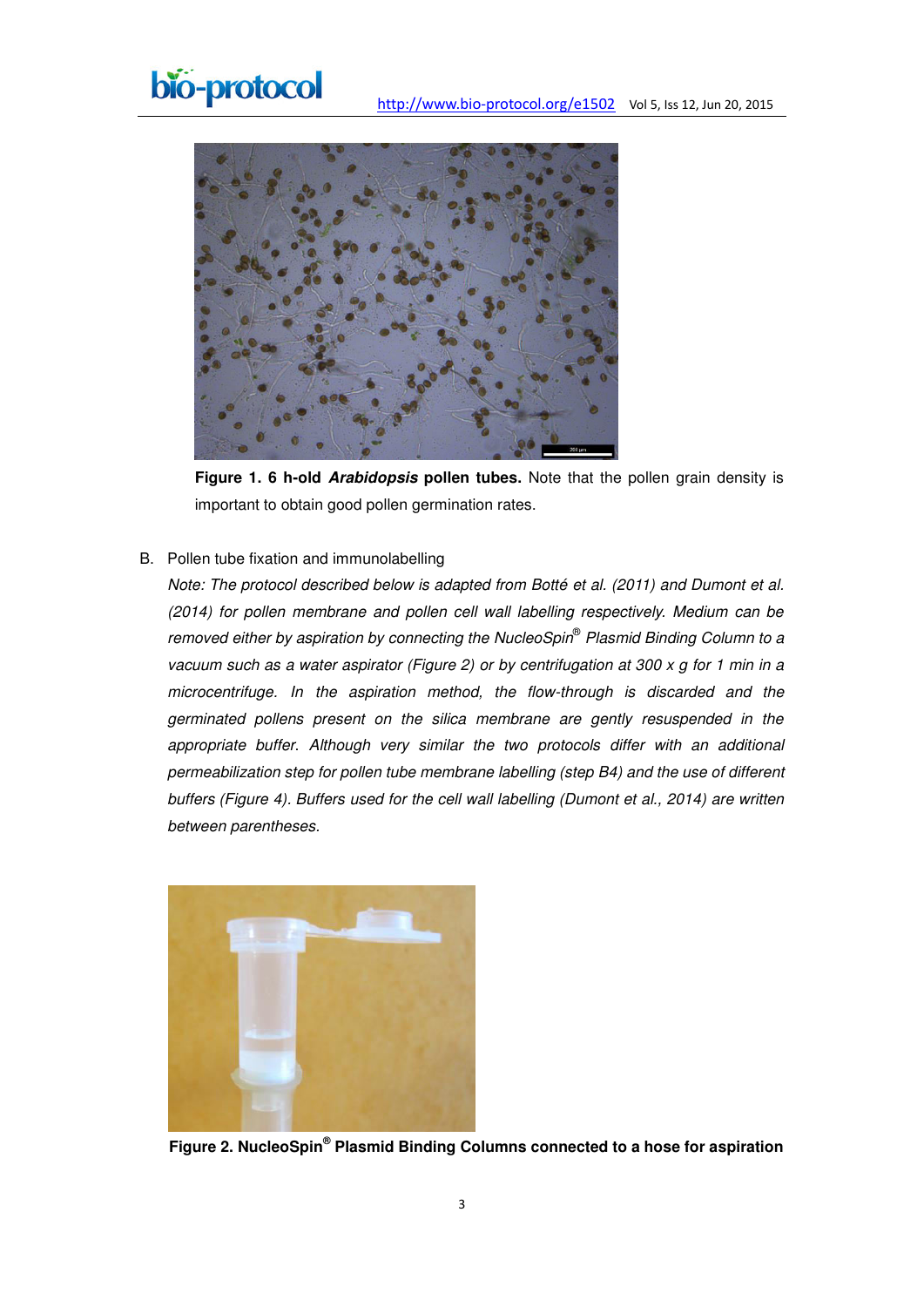

- 1. Pollen tubes in PGM were mixed (v/v) with a fixation medium containing 5% methanol-free formaldehyde in TBS buffer (or 5% formaldehyde in the fixation solution). Pollen tubes are incubated overnight at 4 °C before use (do not store the pollen tubes longer than 1 month).
- 2. Transfer the pollen tubes solution on a NucleoSpin® Plasmid Binding Column held on a collection tube, under the fumehood. *Note: All transfer and all washing steps described below are performed with a* tip cut *0.5 cm from its extremity to avoid pollen tube damages (such ready to use wide bore pipet tips are available here: [http://www.thomassci.com/Supplies/Pipettor-Tips/\\_/200l-Clear-Wide-Bore-Pipet-Tips?](http://www.thomassci.com/Supplies/Pipettor-Tips/_/200l-Clear-Wide-Bore-Pipet-Tips?q=Wide%20Tip%20Pipet) [q=Wide%20Tip%20Pipet](http://www.thomassci.com/Supplies/Pipettor-Tips/_/200l-Clear-Wide-Bore-Pipet-Tips?q=Wide%20Tip%20Pipet) or [http://catalog2.corning.com/LifeSciences/en-US/Shopping/ProductDetails.aspx?produ](http://catalog2.corning.com/LifeSciences/en-US/Shopping/ProductDetails.aspx?productid=T-205-WB-C%28Lifesciences%29&categoryname)*

*[ctid=T-205-WB-C%28Lifesciences%29&categoryname=](http://catalog2.corning.com/LifeSciences/en-US/Shopping/ProductDetails.aspx?productid=T-205-WB-C%28Lifesciences%29&categoryname)).* 

- 3. Remove the medium by aspiration or centrifugation and wash three times with 100  $\mu$ TBS buffer (or CMF-DPBS, both filtered at 0.22 µm using a syringe filter). Pollen tubes are gently resuspended in the buffer by pipetting up and down and the buffer is removed by aspiration/centrifugation.
- 4. Seal the bottom of the column with parafilm<sup>®</sup> and add 100  $\mu$ l 0.002% saponin in TBS for 15 min for pollen membrane permeabilization (skip this step and the next one for the cell wall immunolabelling).
- 5. Remove the medium by aspiration/centrifugation.
- 6. Seal the bottom of the column with parafilm® and incubate the pollen tubes with 100  $\mu$ l blocking buffer 1 (or blocking buffer 2), freshly prepared, for 1 h.
- 7. Remove the blocking buffer by aspiration/centrifugation.
- 8. The cell wall labelling requires three washes with CMF-DPBS as explained in step B3 (Skip this step for the membrane immunolabelling).
- 9. Seal the bottom of the column and add 50  $\mu$ l of primary antibody 1:10 dilution DGDG-specific rabbit serum in TBS-1%FBS-0.002% saponin and incubate 1 h at room temperature (or for the cell wall labelling: 1:20 primary antibody in CMF-DPBS overnight at 4 °C). Negative controls are prepared by omitting the primary antibody.
- 10. Wash three times with TBS-1% FBS-0.002% saponin (or CMF-DPBS) as explained in step B3.
- 11. Seal the bottom of the column and add 50  $\mu$ l 1:500 dilution Alexa secondary antibody in TBS-1%FBS-0.002% saponin and incubate 1 h at room temperature (or for the cell wall labelling: FITC-coupled secondary antibody 1:50 dilution in CMF-DPBS for 2 h at 30 °C).

*Note: From this step, keep the tubes in the dark in aluminum foil.* 

12. Wash four times in TBS-1% FBS-0.002% saponin and a final wash with TBS (or five times with CMF-DPBS) as explained in step B3.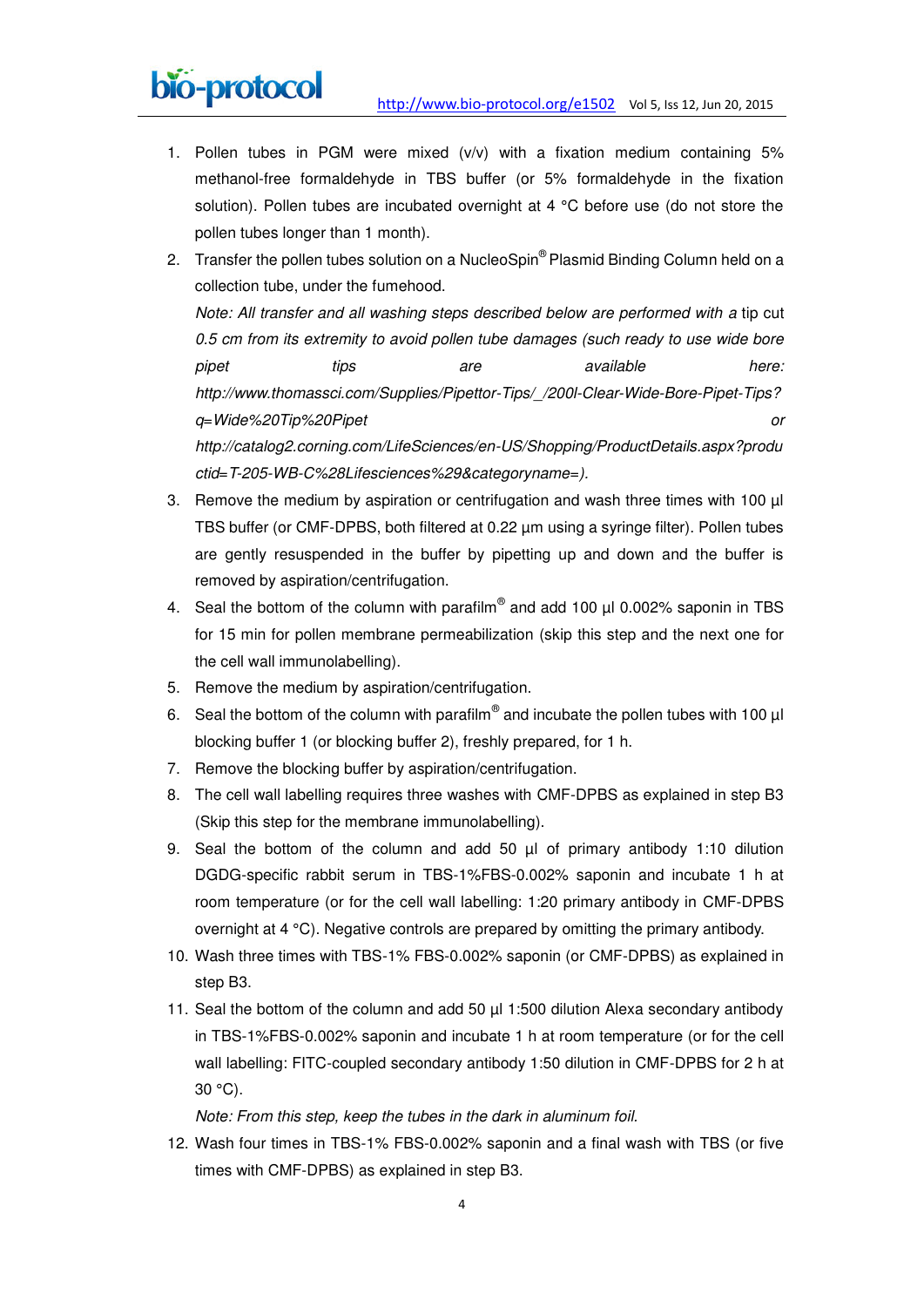

13. In order to recover the pollen tubes, resuspend them by adding at the top of the column 100 µl of TBS (or water) and by pipetting up and down several times with an enlarged tip and transfer the solution which contains the pollen tubes on a microscope slide with a cover slip. Figure 3 shows the confocal images showing the results of immunofluorescence labelling of *Arabidopsis* pollen tubes with anti-DGDG. Figure 4 gives an overview of the method for the membrane or cell wall immunolabelling of pollen tubes.



**Figure 3.** *Arabidopsis* **pollen grains were germinated for 6 h, pollen tubes were fixed and the pollen tube membrane immunolabelled with anti-DGDG antibodies.** Alexa 488 was excited using the 488 nm line of an argon laser and fluorescence was collected between 500-539 nm. Superposition of control red autofluorescence induced by excitation at 543 nm laser is also shown.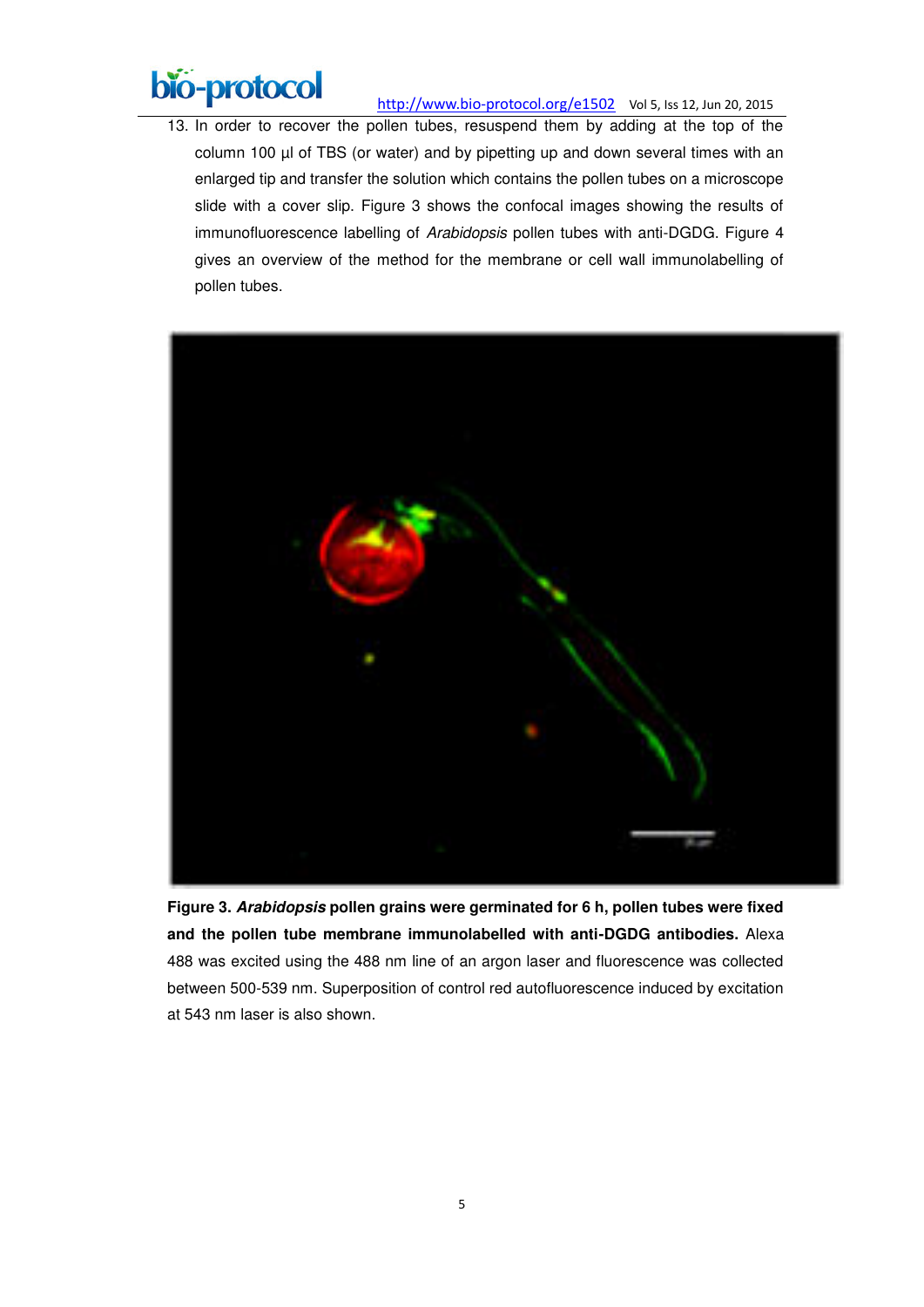



**Figure 4. Schematic representation of the sample preparation for** *Arabidopsis* **pollen tubes plasma membrane and cell wall immunolabelling.** Green dashed box indicates special step or buffer for plasma membrane labelling whereas blue dashed box points out the steps for the cell wall labelling. The picture at the bottom of the image shows a pollen tube labelled with an anti-rhamnogalacturonan-II (a pectic motif) antibody developed by Matoh *et al.* (1998) using a microscope Leica DMI6000B equipped with a DFC450 C camera (FITC filter: absorption, 485-520 nm; emission, 520-560 nm wavelengths).

#### **Recipes**

- 1. *Arabidopsis* Pollen Germination Medium (PGM) 5 mM CaCl<sub>2</sub>  $0.01\%$  H<sub>3</sub>BO<sub>3</sub> 1 mM MgSO<sup>4</sup> 5 mM KCl 10% (w/v) sucrose pH 7.5
- 2. 1x Tris-buffered saline (TBS) 50 mM Tris-HCl 150 mM NaCl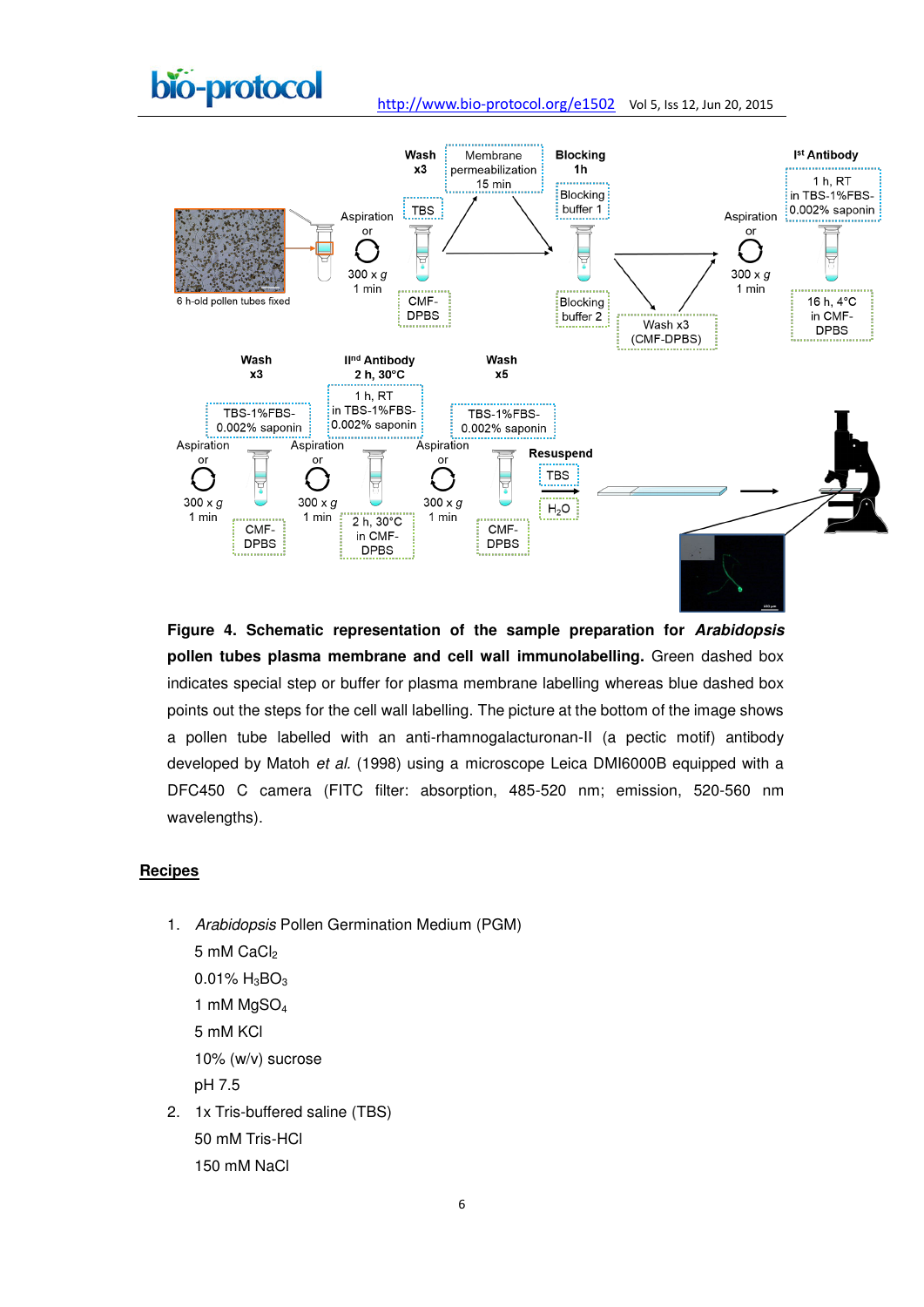

pH 7.4

- 3. Fixation solution 100 mM PIPES buffer pH 6.9 4 mM  $MgSO<sub>4</sub> 7H<sub>2</sub>O$ 4 mM EGTA 10% (w/v) sucrose 5% (v/v) paraformaldehyde 4. Calcium- and magnesium-free Dulbecco's phosphate-buffered saline (CMF-DPBS) 137 mM NaCl
	- 2.7 mM KCl

7 mM  $Na<sub>2</sub>HPO<sub>4</sub> 7H<sub>2</sub>O$ 

1.5 mM  $KH<sub>2</sub>PO<sub>4</sub>$ 

pH 7.2

5. Blocking buffer 1

1x TBS

5% (w/v) FBS 5% (w/v) goat serum

- 0.002% Saponin
- 6. Blocking buffer 2 137 mM NaCl 2.7 mM KCl 7 mM  $Na<sub>2</sub>HPO<sub>4</sub> 7H<sub>2</sub>O$ 1.5 mM  $KH<sub>2</sub>PO<sub>4</sub>$ pH 7.2

3% fat-free milk

*Note: It is better to filter at 0.22 µm using a syringe filter all the washing solutions.*

#### **Acknowledgments**

Original versions of the protocols were described in Dardelle *et al.* (2010), Botté *et al.* (2011) and Dumont *et al.* (2014). This work was supported by the University of Rouen, the region Haute Normandie, and the "Trans Channel Wallnet" project that was selected by the INTERREG IVA program France (Channel) – England European cross-border cooperation program, which is co-financed by the European Regional Development Funds (ERDF). The work performed at LPCV (Grenoble) was supported by the Agence Nationale de la Recherche (ANR-10-BLAN-1524, ReGal; ANR BioAdapt Reglisse).